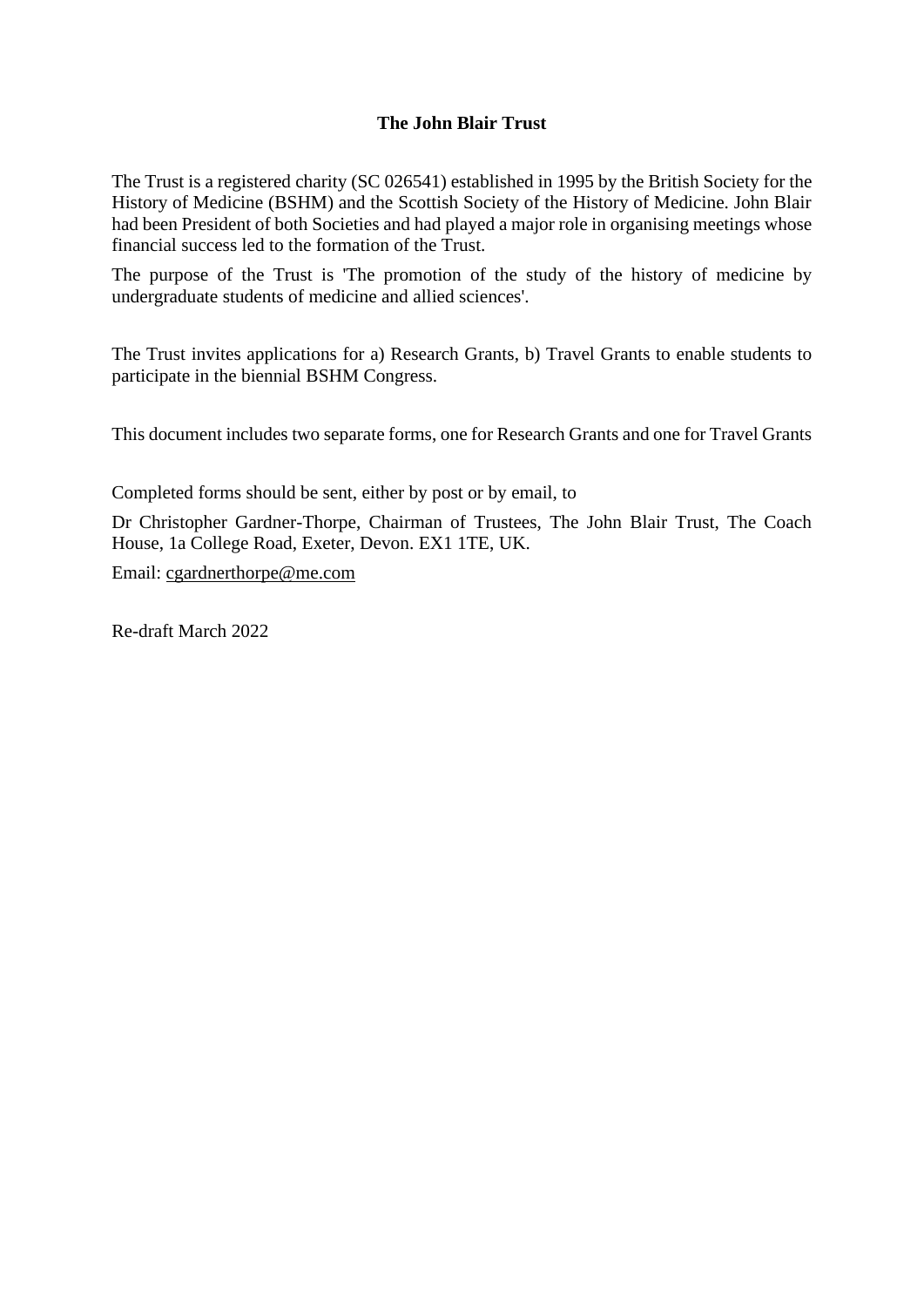## **Form of Application for funding of a Research Grant**

The Trustees invite applications from undergraduates in medicine and allied sciences throughout the UK, for a limited number of grants, each up to a total of £150, to help them pursue their studies in the history of medicine. Such applications might include funding for necessary photocopying, research fees and other incidental or enabling expenses. Awards will be made in two parts:

-(a) an initial enabling grant based on the projected costs (b) the remainder awarded on completion of the project and subject to submission of receipts.

When considering applications, the Trustees wish to see evidence that appropriate preparatory work has been undertaken on the project. -This should include a summary of the proposed project. Applicants should provide detailed costings of anticipated expenses (e.g. 'Photocopying x pages  $\omega$  y pence per page). Research fees should be accompanied by a note of the fees charged by the relevant archive.

As projects with locally available sources are favoured, applications for travel to other centres must be accompanied by confirmation that the material to be studied is not available locally or online. Applications should specify the journeys and the relevant standard class rail/bus fares. Use of public transport is encouraged. -

Name

Address

Email address

University/Medical School (and student card number)

Course of study (eg Medicine, History of Medicine)

Projected graduation date

Name, position, address and email of supervisor of project

Title of Project

Summary of project (maximum of 250 words)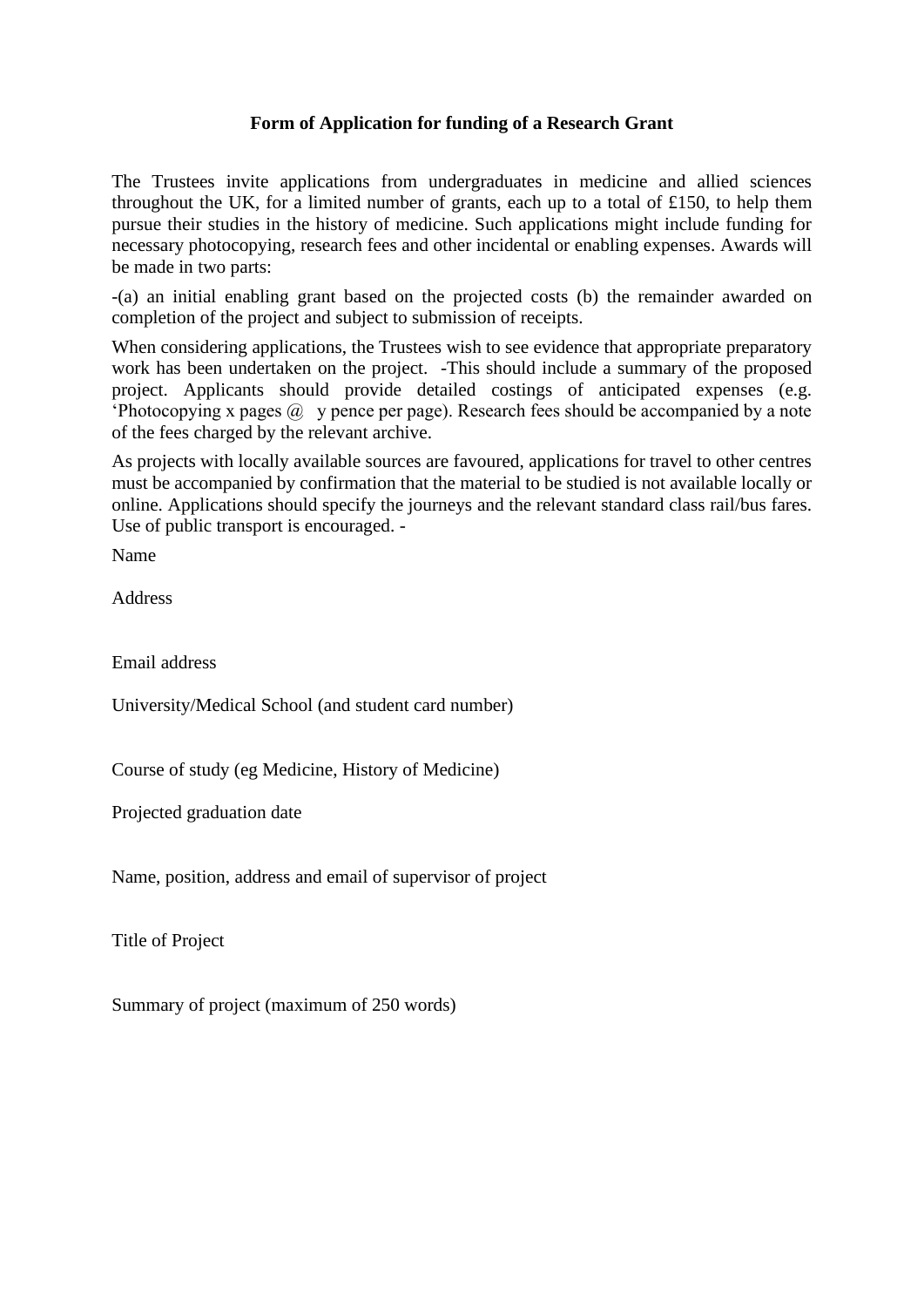Project dates (ie when research will be undertaken, submission date) Sources to be used (eg libraries, archives)

Funding applied for (please list the nature and amount of each expense)

Total funding applied for  $\mathbf f$ 

Date of application

Re- draft March 2022